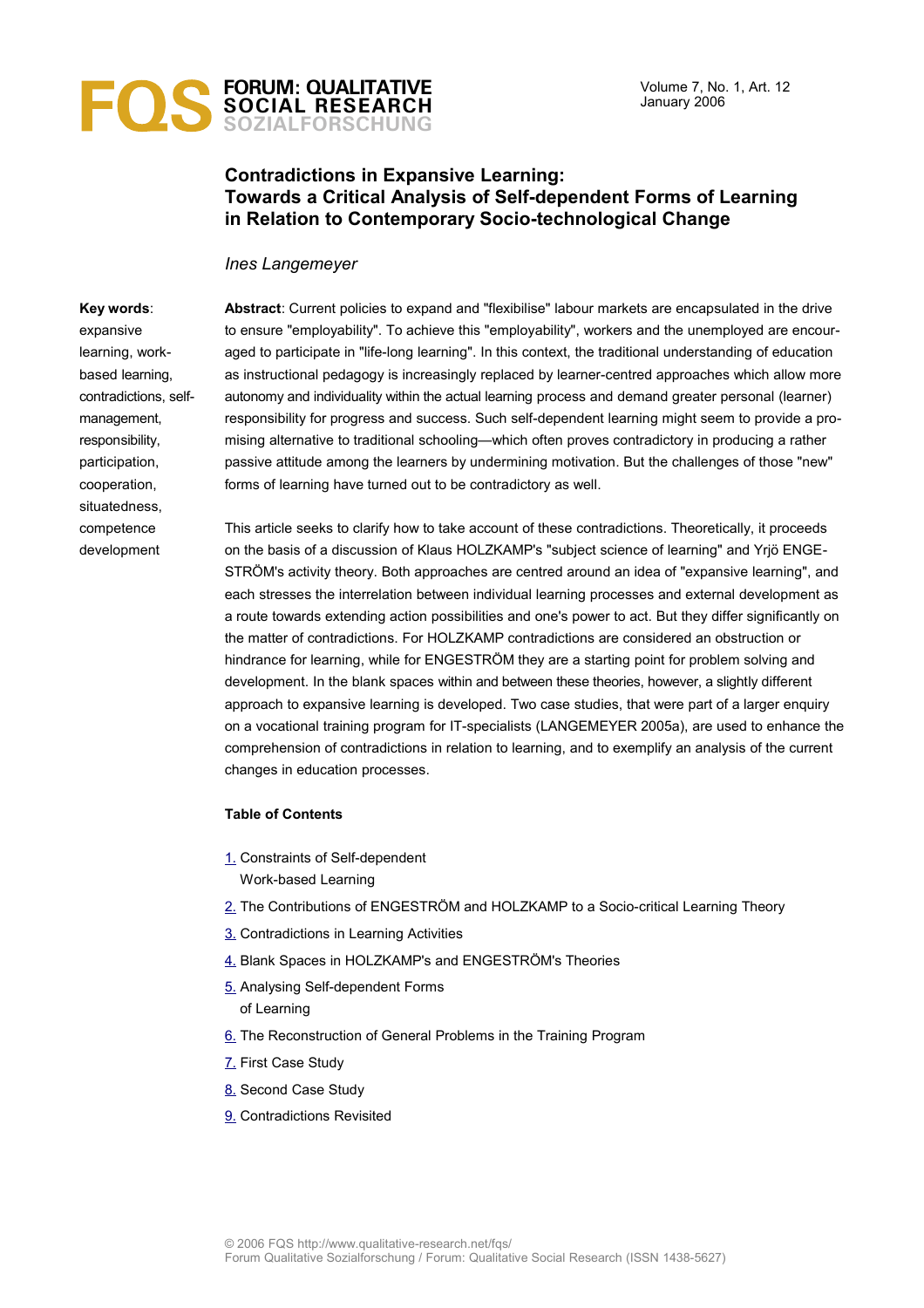**[Acknowledgement](#page-15-1) [References](#page-15-0)** [Author](#page-16-1) **[Citation](#page-16-0)** 

### <span id="page-1-0"></span>**1. Constraints of Self-dependent Work-based Learning**

The idea of "lifelong learning" (*éducation permanente*) was part of the first campaign of the OECD in the early 1960s. But since the mid-1990s it has once again become an issue of major political and economic interest. This reflects political responses to perceived labour market requirements. Employers increasingly demand highly qualified and "flexible" labour force. In response, many governments have launched adult education programs, often with a focus on work-based learning, to seek to increase labour supply and to enhance workers' capacity for self-organisation. Likewise, many companies themselves try to enhance the disposition for self-management among their employees. These increasing demands for self-organisation might also be expected to have potentially a very desirable implication—more self-determination for those who learn and work within the new societal relations. However, empirical studies show that this "freedom" is partially experienced as a burden (cf. LANGEMEYER 2003, MAYER-AHUJA & WOLF 2005). [1]

The reasons for these changes are quite complex, but technological development is a key determinant. One upshot is that we can observe a different interrelation between employees' work capacity, their responsibilities, and the way technology is applied in the work process. This can be encapsulated as follows: Inventing, planning, executing and controlling were previously carried out within hierarchical organisational structures based on a division of labour that separated manual and intellectual work. For operating machines, physical strength and manual skills are required above all for the actual work process. However today, as a result of the implementation of information technologies (IT), work activities have become increasingly intellectual: regulative, investigative, experimental and generally increasingly scientific. Procedures have merged into integral tasks and the former division of labour has become more or less obsolete (cf. PROJEKTGRUPPE AUTOMATION UND QUALIFIKATION 1987). A new less hierarchical organisation of work gives more autonomy and responsibility to the employee and requires collaboration—as well as problem-solving competences. [2]

Facing employer demands for "employability", the German government, for instance, tried to foster "new" forms of adult learning—like training-on-the-job and "e-learning". Analogous to new conceptions of production and rationalisation ("lean production"), these methods are intended to facilitate learning processes "just-in-time". They aim to avoid some familiar problems, or contradictions, in learning, such as passivation of learners, or the fomenting of attitudes of resistance. They also seek to overcome the separation between theory and practice—which is often painful for newcomers and time-consuming for companies. [3]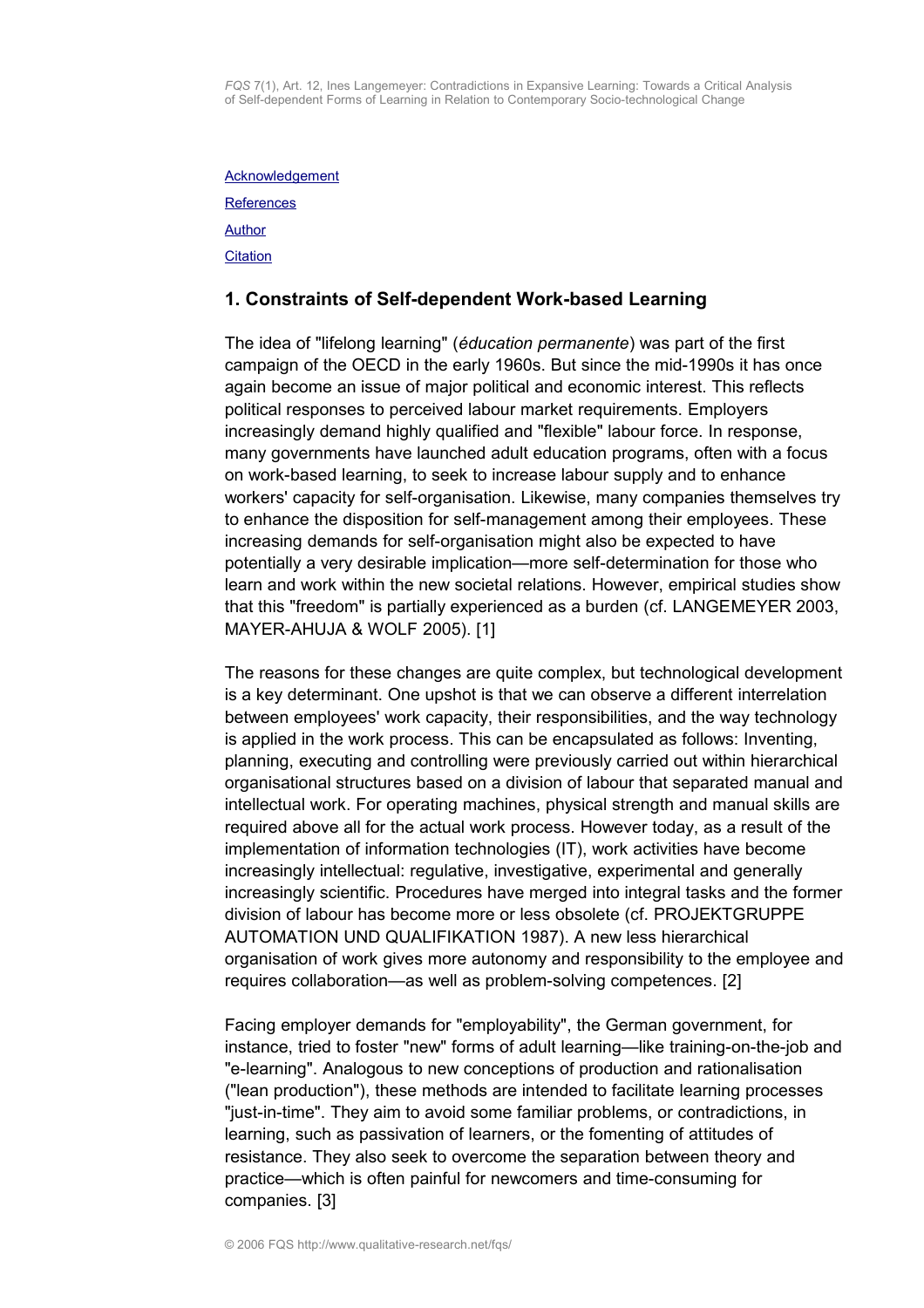Yet, the fact that workers or apprentices are forced to learn more selfdependently under precarious working conditions seems to nurture *new* contradictions. For they have little or no influence on either the conditions (global competition, rationalisation processes and the tight labour market) under which they are supposed to learn, or the purposes for which they are supposed to learn. This means that although more familiar restrictions of institutionalised education (like fixed curricula, pressure to perform, strict rules for teaching and efficiency control, etc.) have more or less been abolished, other constraints have come up that affect these self-dependent forms of learning. How can we understand the problematic of these changes? [4]

# <span id="page-2-0"></span>**2. The Contributions of ENGESTRÖM and HOLZKAMP to a Sociocritical Learning Theory**

To analyse contradictions in work-based learning it is helpful to refer to the theories of expansive learning developed by both ENGESTRÖM and HOLZKAMP. Both approaches try to understand learning not only as an individual practice, mainly organised within the boundaries of school or similar institutions, but also as a socio-cultural activity underlying human development—an activity which contains the possibility of enhancing the quality of one's life and increasing power and control over one's own living conditions. [5]

ENGESTRÖM, who first introduced the concept of expansion into learning theory (1987), focuses on learning processes that lead to a collective mastery of societal problems. This mastery is interpreted as the fundamental process of sociohistorical development, and it is one that is seen to be driven by the contradictory nature of human activities. His idea of grasping learning in social rather than simply individual terms is partly based on HOLZKAMP's utopian concept of a generalised "Handlungsfähigkeit" ("action potency"). This is intended to encapsulate the possibility of becoming a self-determined member of society who is no longer exposed to uncontrollable and damaging forces, especially to those of domination and exploitation. [6]

Yet HOLZKAMP conveys a slightly different notion of expansive learning in his project of a "subject scientific foundation" of learning (1993). Indeed in a footnote he explicitly rejects ENGESTRÖM's approach. He considers learning as a modality of intentional action (*handeln*) and tries to analyse it in terms of an interrelation between societal possibilities to act (depending on the historical conditions and the subject's situatedness) and individual reasons to act (mediated by meanings which are re-/constructed in response to the subject's vital needs and interests). Accordingly, he is not concerned, as is ENGESTRÖM, with the transformation of activity systems but with the nature of the subjective reasons to learn. In school, he argues, learning mostly takes place in order to avert negative effects such as bad grades. In his terms, such learning is likely to be defensive rather than expansive—in the sense of extending one's power-to-act. This implies that, although each learning process embodies the potential for development and enhancement, feelings of powerlessness, dependence, fear or despair are rarely overcome and the quality of life remains more or less the same. Since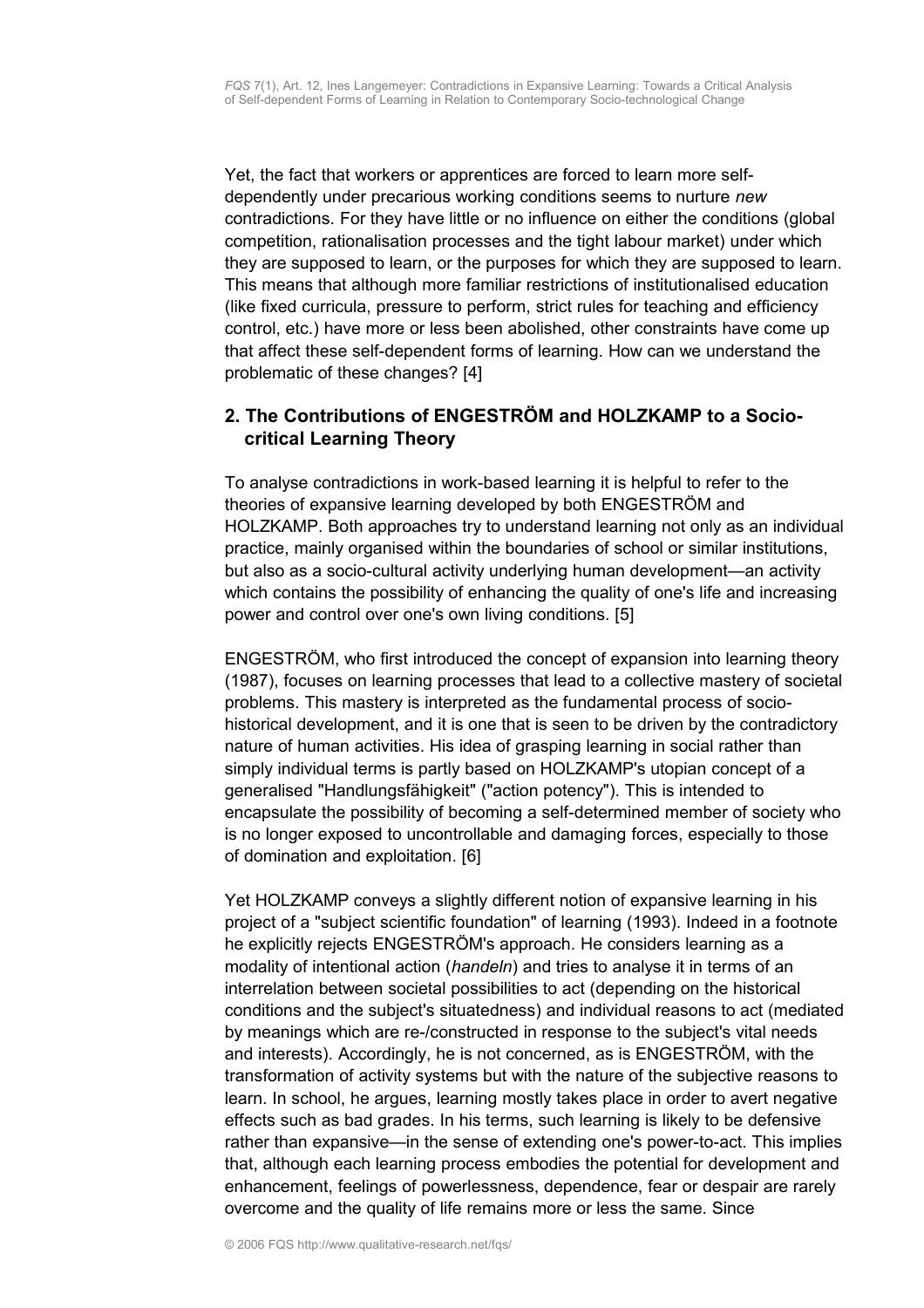institutionalised education has developed many procedures to punish, to normalise pupils, and to select the "elite" and the "inferior" (cf. FOUCAULT 1977), learners suffer from an expropriation of their motivation. The tendency is not to engage with the subject matter as an end in itself, and instead to try to cope with challenges more strategically in order to invest a minimum of effort. Rather than seeking autonomy, the achievement of good grades becomes the priority objective. Thus, education, although it provides a wealth of possibilities to learn, often fails to generate sustainable learning. For HOLZKAMP, this turns out to be the major contradiction of schooling. [7]

## <span id="page-3-0"></span>**3. Contradictions in Learning Activities**

If we compare HOLZKAMP's to ENGESTRÖM's approach to expansive learning, we can discover two different views of contradictions. While HOLZKAMP considers them an irritation or an obstruction for learning and development, ENGESTRÖM sees them as a starting point for expansive learning processes. However, this must not be interpreted as a theoretical problematic: Whether we find a solution to any contradiction we face, it cannot be purely decided on a theoretical level. This is ultimately an empirical question. [8]

However, it is necessary to take a closer look at the problem of how contradictions may affect human activity, especially learning and developmental processes. The significant changes in contemporary workplaces have increased the reasons for investigating how these impairments emerge and how to avoid them. But these questions require seeing educational problems from a different angle: Although the typical restrictions of institutionalised education have more or less been abolished in those areas where self-dependent forms of learning have been developed, other significant constraints have emerged in the meantime. Precisely because learners are supposed to conduct the course of their learning processes self-dependently under conditions that only provide a limited scope for self-determination, hence we can expect learning trajectories to be contradictory rather than truly expansive. In seeking to grasp this historically new impact on learning processes, which nevertheless show many characteristics of "expansive learning", it becomes apparent that new questions are posed for HOLZKAMP's, as well as ENGESTRÖM's, theory. [9]

HOLZKAMP discusses "internalised constraints" and the "expropriation of expansive learning", for instance, when one's own interests and those of others are so "intertwined" that "power is not acting on the subjects from the outside but through them, through their subjectivities" (1993, 523, my translation), yet this problem is insufficiently reflected in his analytical categories (defensive/expansive learning). In particular, the concept of "defensive learning" is tailor-made for the problems of schooling (the resistance of pupils against education), whereas "expansive learning" seems to be only its positive counterpart, but still conceived within the same paradigm. For HOLZKAMP exemplifies his vision of a selfdetermined education with some of his own individual experiences—of learning something "for its own sake". Expansive learning thus becomes associated with a practice free from restrictions, disturbances, or contradictions. [10]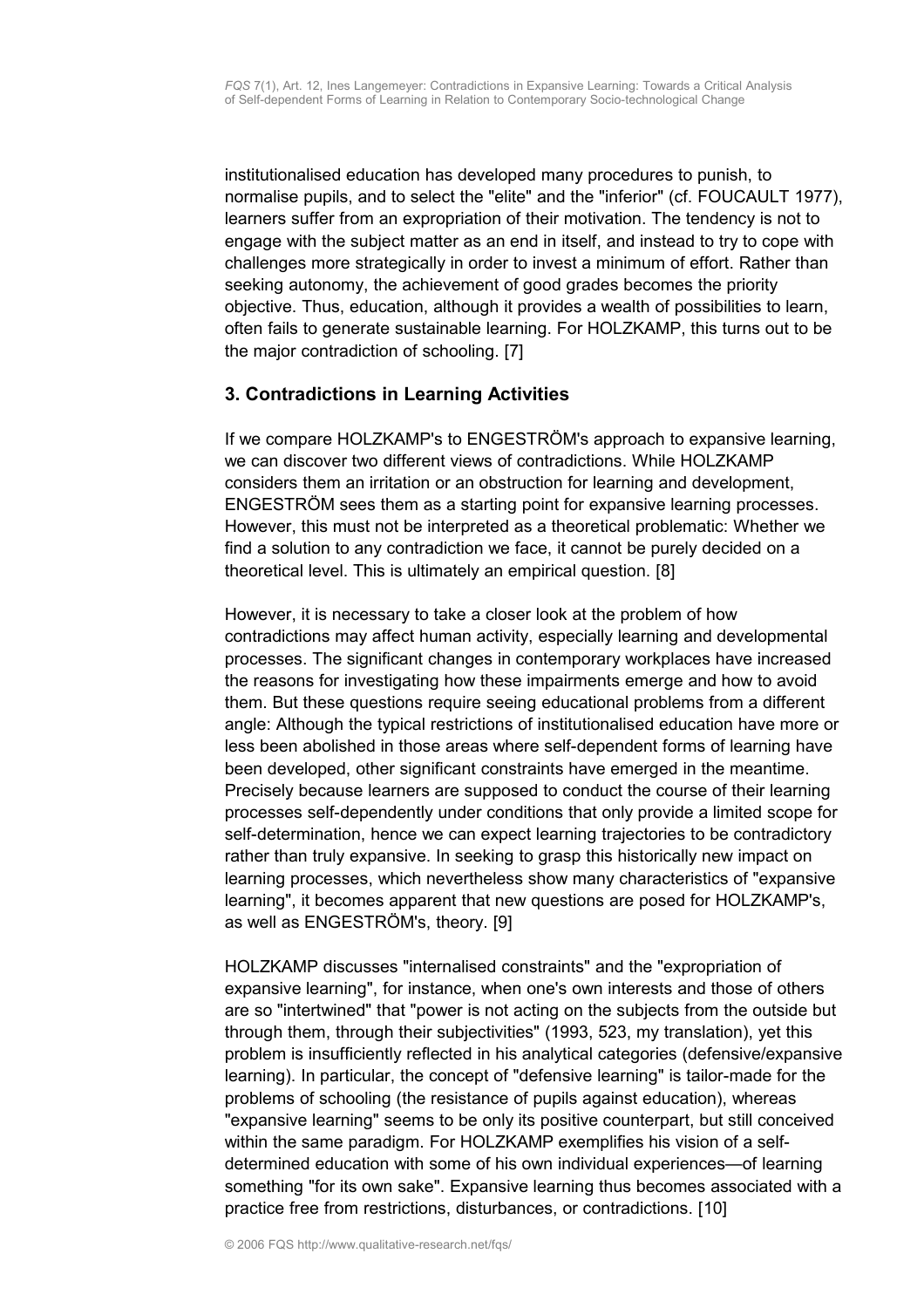For the current situation, however, we may ask whether contradictions concern *expansive* rather than defensive learning processes, since in the current context everyone (employed or unemployed) is challenged with learning through their own motivation and self-management. If this is the major problematic at stake at the moment, a methodological and conceptual "innovation" will be necessary. [11]

## <span id="page-4-0"></span>**4. Blank Spaces in HOLZKAMP's and ENGESTRÖM's Theories**

Based on the contradictions described before, the following question becomes salient when developing a subject-scientific approach to learning. Can learning sufficiently (for a subject-science) be analysed when we focus on a momentary interrelation between possibilities and subjective reasons to act that HOLZKAMP termed "a pattern of reasons" (*Begründungsmuster*)? In Vygotskian thought, for example, learning activity may also be comprehended as a process in which external or non-subjective determinations are transformed into forces that are under the subject's control. This appropriation concerns one's own human nature as well as the societal relations and conditions as something that could stand for "external nature". VYGOTSKY's structuralist approach investigates the complex development of relations within the psychic system, as well as between the individual and the world, as a social reality. Each developmental process is characterised by certain relations and dynamics, which become dominant while others fade away. [12]

If we shift from HOLZKAMP's "discourse of reasons" to this Vygotskian focus of interest, another issue arises. While the analysis of the subject's reasons always presupposes a subject who decides (consciously or unconsciously), the formation of this subject and her subjectivity or personality becomes more or less a secondary, undisputable issue (cf. NISSEN 2004). Thus, HOLZKAMP's analysis of schooling seems limited to an explanation as to why the sustainability of education is often not assured, but it does not clarify why, for example, some students also learn to enjoy to be dependent on the teacher's help and recognition and *not* to be responsible for their own learning progress. In other words, HOLZKAMP neglects sufficiently to consider that any institutional formation comprises, beyond an acquisition of knowledge and capacities, a certain formation of self and the internalisation of certain cultural forms of behaviour: In school, for instance, students also learn to behave and to think *as students*. One can say, by referring to BOURDIEU's theory, that HOLZKAMP does not sufficiently ask how societal structures are internalised and form the "habitus" of a person, i.e. a set of "attitudes" from which a person generates his or her behaviour as a response to a concrete situation. But this blank space does not appear accidentally. If he had known BOURDIEU's theory HOLZKAMP would have probably have rejected it, precisely because he would have recognised the nexus between external and internal structures solely as an interrelation between societal possibilities to act and the way individuals relate to them as the premises of their actions. But the strength of his assumption is also its weakness. While it rejects any explanation on the basis of innate essences, it simultaneously rejects any analysis of processes of socialisation and enculturation that may not be considered only from the standpoint of a single subject. [13]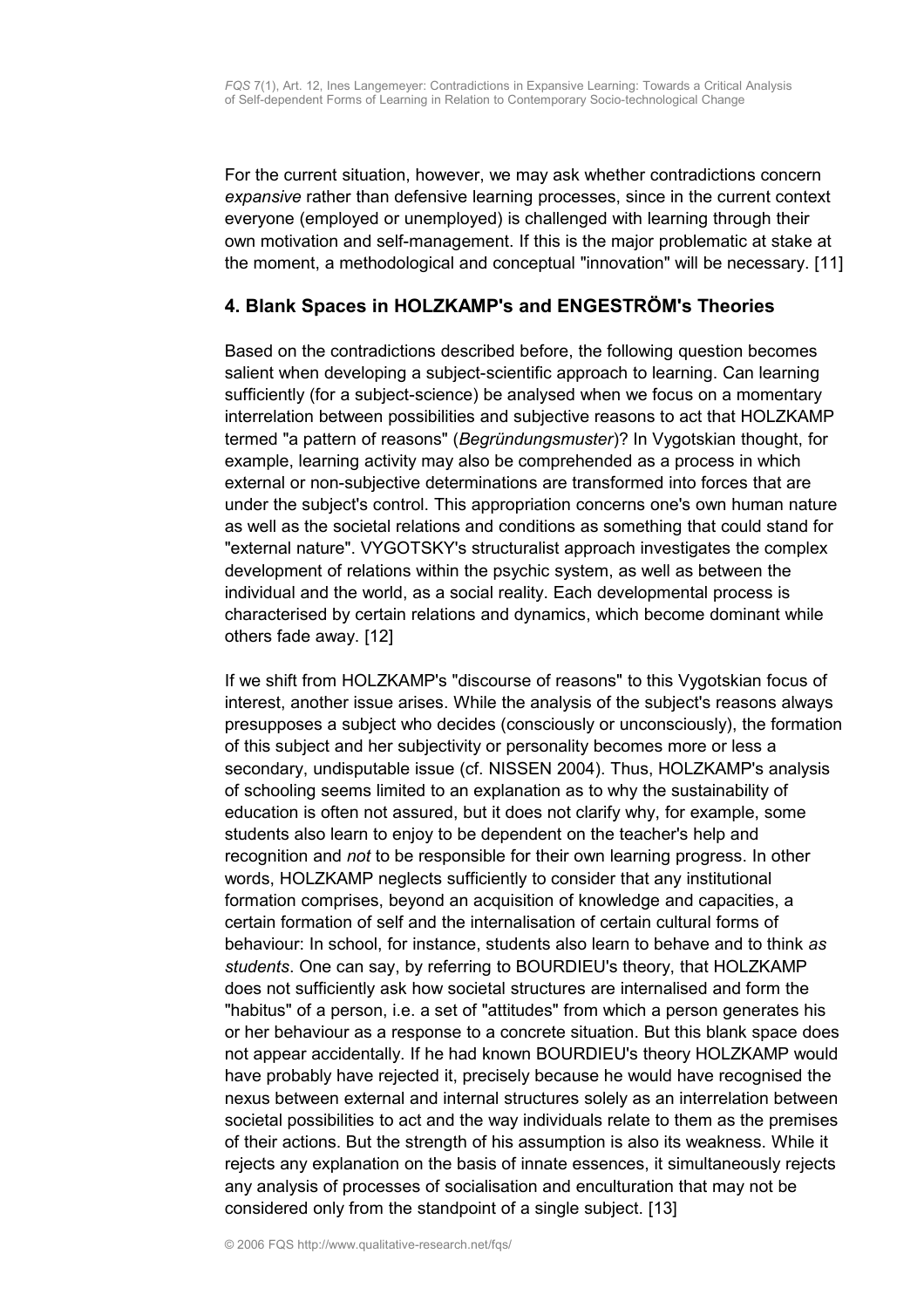Unlike HOLZKAMP, ENGESTRÖM highlights these aspects of the formation of self and enculturation as the appropriation of "deep-seated rules and patterns of behaviour" that always accompany the "acquisition of the responses deemed correct in the given context"—for example, giving correct answers in a classroom. Thus, "students learn the 'hidden curriculum' of what it means to be a student: how to please the teachers, how to pass exams, how to belong to groups, etc." (ENGESTRÖM 2001, p.138). But this student identity might not fit with other contexts—not least with the new work places. Any new context can "bombard participants with contradictory demands", so that "a person or a group begins to radically question the sense and meaning of the context and to construct a wider alternative context" (ibid.). Thus ENGESTRÖM sees contradictions as an opportunity for development and learning to occur. Instead of seeing contradictions as inducing stagnation, he recognises them as a possible starting point for expanding the range of action possibilities and for overcoming disturbances. But this interpretation cannot be convincing unless one takes into account how a "fundamental learning" (cf. Max MILLER 1986), i.e. a questioning of one's own habits, values and beliefs, can be achieved in the context of social conflicts and crises. And herein lies a problem, for in investigating ENGESTRÖM's work it seems to become apparent that he conceptualises the emergence of an alternative practice, or any solution to contradictions, on a collective, but not really on a *subjective*, plane. To show this, it is necessary to explain aspects of his theory more fully, especially his notion of human activity which he models in the following way.



Figure 1: Model of the activity system (ENGESTRÖM 1987, p.87, Figure 2.6) [14]

In the upper triangle, the practical interrelation between subject and object is interpreted as a productive action mediated by cultural artefacts or instruments like tools, symbols, language, etc.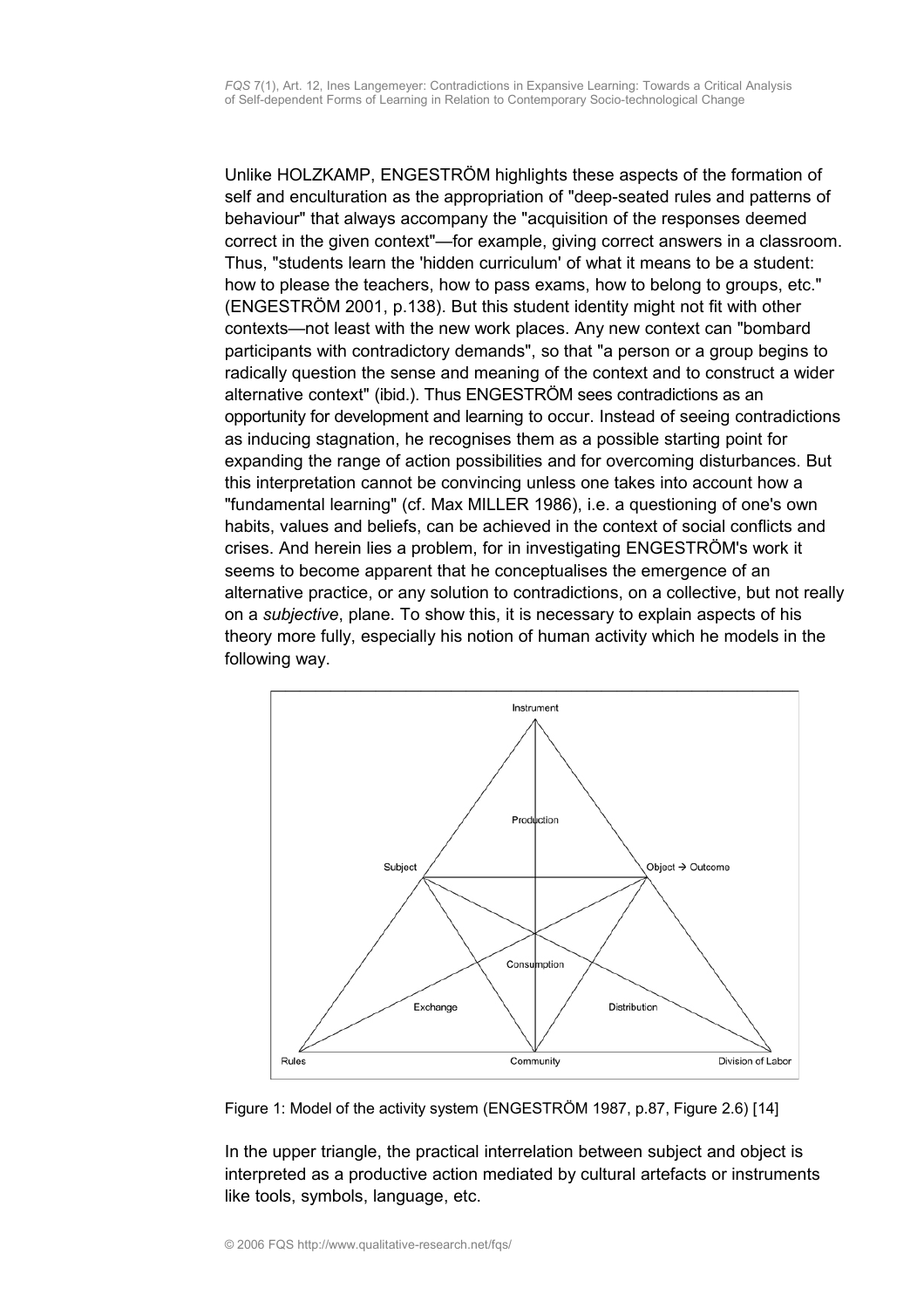"The insertion of cultural artefacts into human actions was revolutionary in that the basic unit of analysis now overcame the split between the Cartesian individual and the untouchable societal structure. The individual could no longer be understood without the agency of individuals who use and produce artefacts. This meant that objects ceased to be just raw material for the formation of logical operations in the subject as they were for Piaget. Objects became cultural entities and the objectorientedness of action became the key to understanding human psyche." (ENGESTRÖM 2001, p.134) [15]

ENGESTRÖM acknowledges not only cultural artefacts but also the societal structure in which human activity is embedded. Thus, the triangles below the toptriangle symbolise the mediating conditions underlying all use or application of instruments—social rules, the community, and the division of labour. ENGESTRÖM further points out that any kind of production activity also includes consumption, distribution, and exchange. These dimensions of an activity system are assigned to the three triangles at the bottom of the figure. ENGESTRÖM proposes that contradictions can arise between any of the six points of the activity triangle. For him contradictions are "historically accumulating structural tensions within and between activity systems". They "energise" activity systems, and therefore they can be considered as the motor of development. Activity permanently changes by dealing with contradictions that become manifest in limits, dysfunctions, disturbances, ruptures, breakdowns, and clashes, which then demand solutions (2001, p.137, p.140). [16]

While ENGESTRÖM tries to realise the complex socio-historical structure of activity, the problem of his approach turns out to be exactly the opposite of HOLZKAMP's approach, namely a certain neglect of the subjective problematic. ENGESTRÖM presupposes that people confront themselves with specific contradictions, and that they gain the motivation to address and solve them, but he underestimates the probability that they only comply with and accommodate themselves to them in order to avoid any conflict. Because ENGESTRÖM interprets contradictions mainly as dysfunctions between the six aspects of an activity system, failing motivation or internalised constraints do not appear as a possible obstruction for learning. Sometimes he even speaks about the activity system itself as a subject and it seems almost as if human development is inevitably achieved when contradictions occur—like a system that reconstitutes itself by autopoiesis: "Activity systems realise and reproduce themselves by generating actions and operations" (ENGESTRÖM 2005, p.63). [17]

# <span id="page-6-0"></span>**5. Analysing Self-dependent Forms of Learning**

For an enquiry into self-dependent forms of learning (LANGEMEYER 2005a), I developed a new approach to learning processes and contradictions different from both HOLZKAMP and ENGESTRÖM, but still preserving many of their insights. The empirical study dealt with a vocational course that provided a qualification in programming software-tools, applications and databases. The costs of this state-subsidised training programme were kept low through adopting relatively self-dependent learning practices, among others "e-learning" and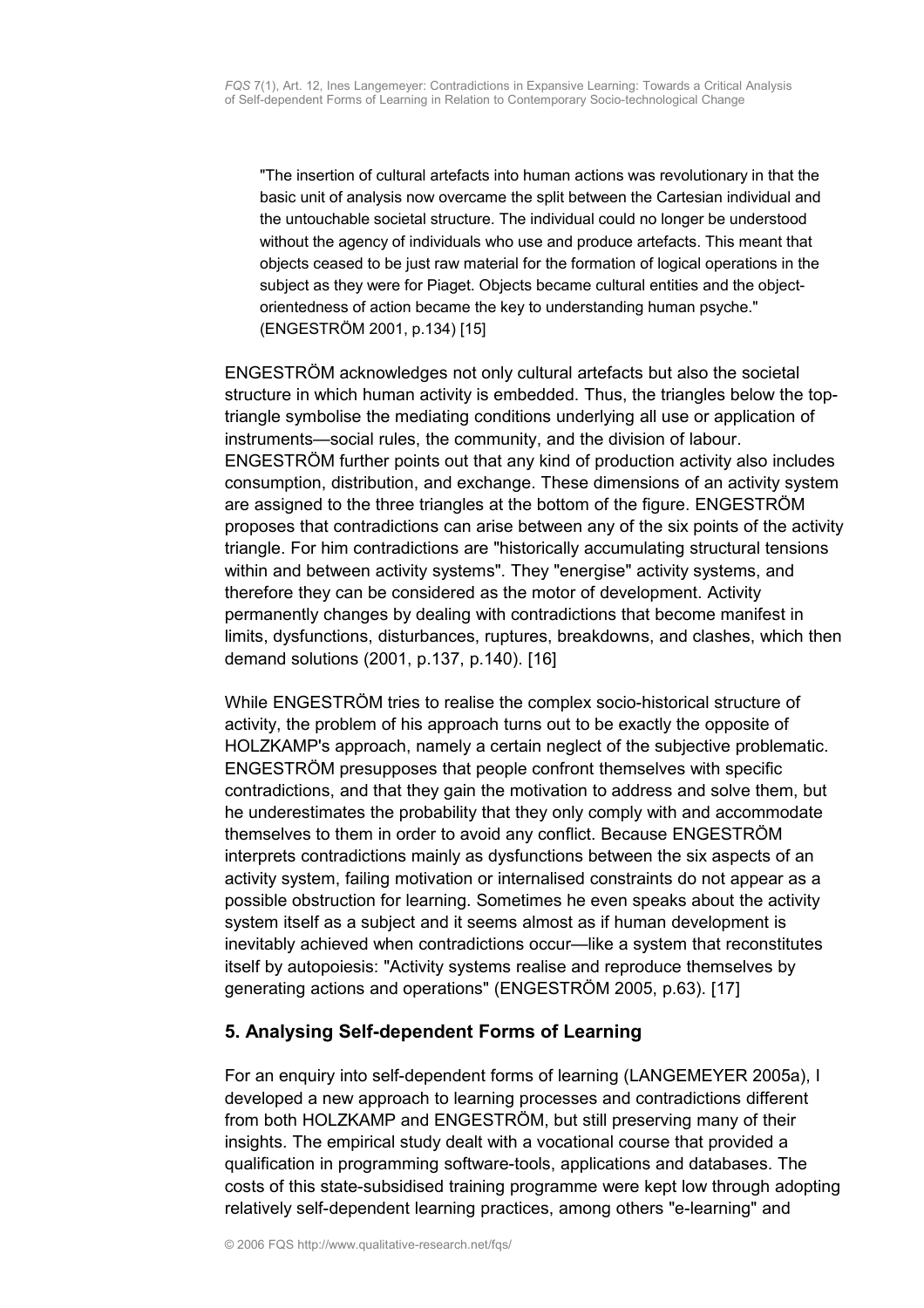"training-on-the-job", in a 14-month-apprenticeship (which was partially financed by private companies). By interviewing seven trainees (five men and two women, 27-52 years old) four times, during 2002 to 2003, I tried to reconstruct how each participant coped with the responsibilities of learning under these changed conditions. To compare the trainees' perspective with that of the teachers, I also arranged a group discussion with the latter. The first contact with the trainees was at the beginning of their apprenticeship, after they had completed an eight-month course to learn the basics of programming. Two further interviews followed, and the last contact was after 15 months, one and a half months after they had finished the course. To analyse each learning process I focussed on three dimensions:

- 1. On the relationship between the learner and the subject matter, or in particular the object of work activity that emerges in a community of practice which is often (but not necessarily) characterised by hierarchical structures and a certain division of labour etc.
- 2. On the relationships among a group of learners evolving through exchange, cooperation and collaboration, though sometimes limited by isolation, constraints and competitive rules.
- 3. On the question of how the learner relates to him- or herself, how he or she feels and thinks about the requirements and the possibilities of learning in relation to his or her abilities or competences, and in particular on the question of how his or her motivation for and the trajectory of learning is shaped. [18] In this light three central concepts were elaborated:
- 1. *Forms of cooperation:* to highlight social exchange, collaboration, and moments of intersubjectivity (i.e. shared meanings, experiences, and mutual recognition) that together comprise the range of new possibilities to act and to think.
- 2. *Modes of participation:* to show the changing relationship of the learner within a community of practice.
- 3. *Aspects of situatedness:* to reconstruct the limits or obstructions for learning processes due to the physical, the mental, or the social situatedness of a learner.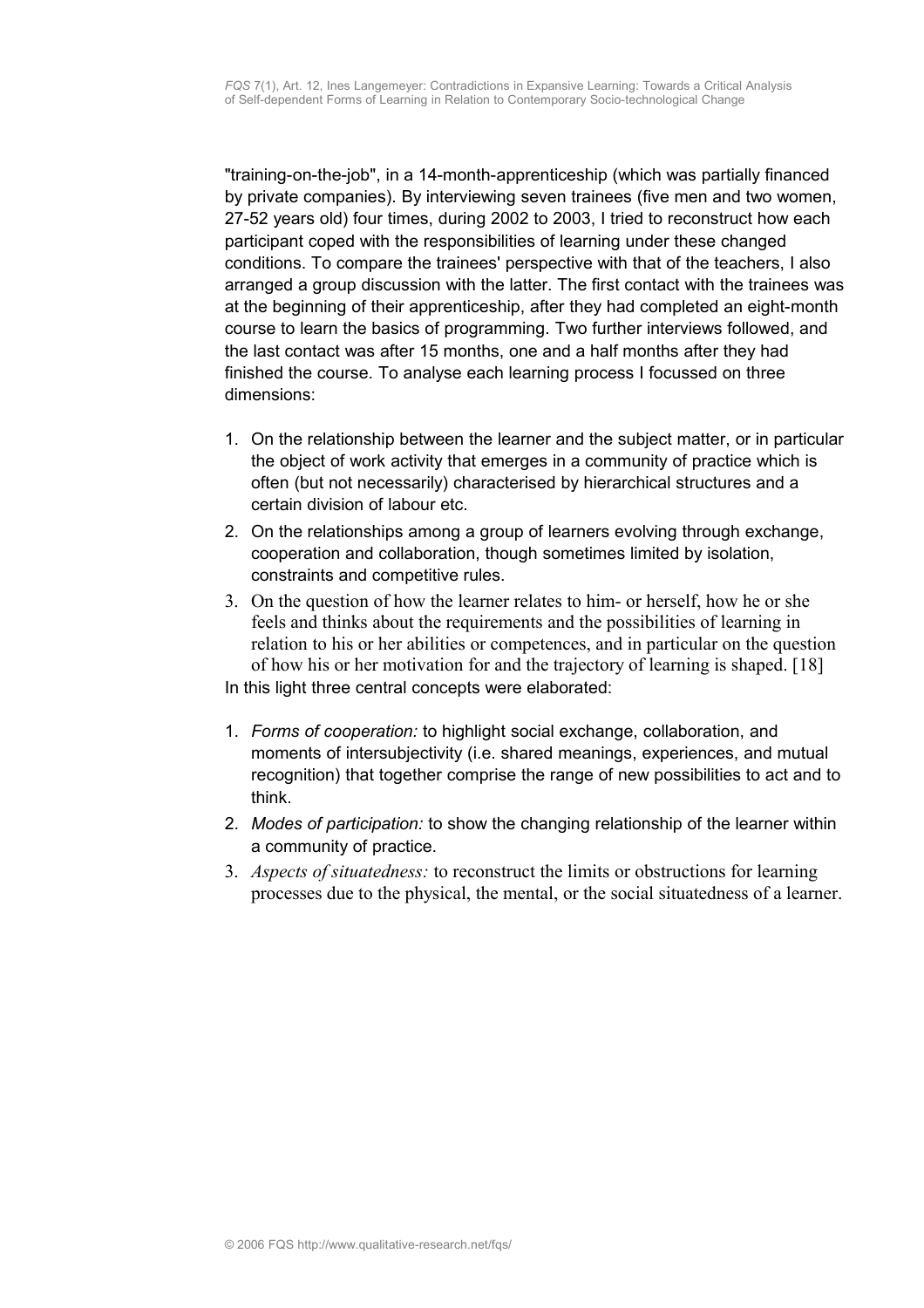

Figure 2: Three dimensions of learning trajectories [19]

The subsequent elaboration of these concepts was guided in part by DREIER's work on participation—which he saw as a key concept in the development of "a theory of the person" that "conceptualizes subjects as always already involved in social practice": "If we acknowledge that individual subjectivity is based on the potentiality to realize action possibilities (Holzkamp 1983)", he argued,

"we must also admit that subjects encounter and realize these possibilities as aspects of social contexts of action in which they take part albeit perhaps in restricted, problematic and indirect ways. In fact, most human activity is only meaningful because it presupposes a common social practice of which it is part and of which we have a more or less common understanding (Taylor 1995). This participatory dimension of subjects' activities is crucial to the quality of their relationships, their understandings, orientations, feelings and thoughts, and it is crucial for subjects to recognize and pursue this communality. In order to direct their activities subjects must, therefore, think beyond themselves from where they stand into the structures of social practice of which they are a part. And in order to understand subjects' actions, thoughts, and emotions we must study the ways in which they take part in social practice." (DREIER 1999, pp.5-6) [20]

Here DREIER provides a notion of participation which seems wider than that with which I began. It comprises not only the relationship of an individual to its community, but also its situatedness as well as those forms of cooperation in which it takes part. With the three-dimensional approach introduced here, I will not deny this general interrelation between modes of participation, forms of cooperation and aspects of situatedness, but only differentiate *within* this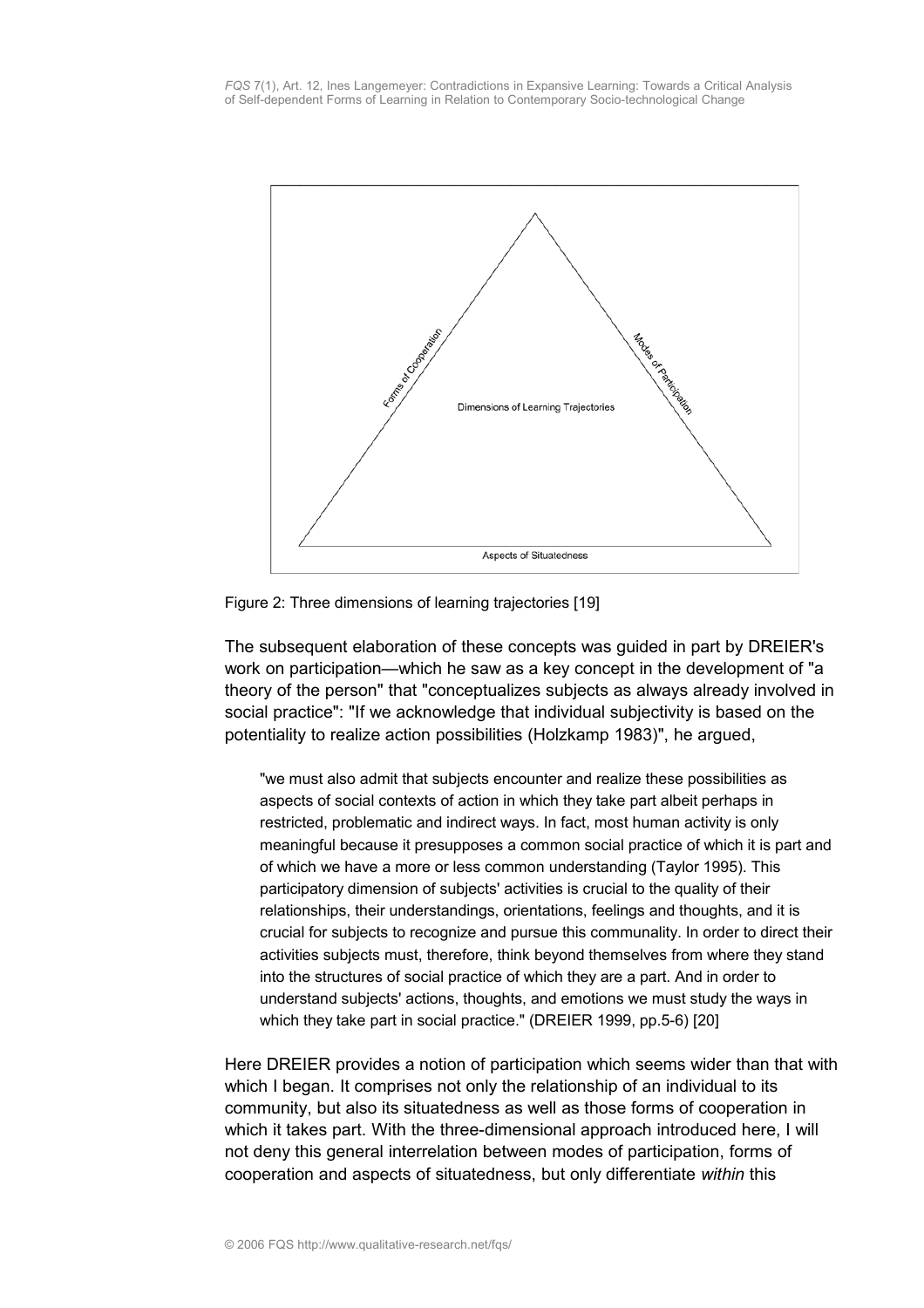interrelation of participation processes. This differentiation shall help to reconstruct more precisely how contradictions in learning trajectories emerge. [21]

Methods of interpretation were developed as a way of reconstructing the subjective standpoint of the learners along their specific "horizons of meaning" (BOHNSACK 2003) and action possibilities. Then this reconstruction was confronted with theoretical concepts like "defensive" or "expansive learning" (HOLZKAMP 1993), "legitimate peripheral" or "full participation" (LAVE & WENGER 1991) as well as others that have been elaborated in former empirical studies like distinguishing between an "individualised" and a "cooperative form of responsibility" (LANGEMEYER 2005b). These distinctions proved useful in detecting the extent to which, and form in which, self-determination could be realised. At the same time, the concepts were challenged and interrogated in their application to the empirical data. [22]

In what now follows, I will present some general insights about the practice of work-based learning and then two cases that illustrate how learning was conducted under contradictory conditions. Finally, I will discuss how the outcomes and the effects can be grasped. [23]

## <span id="page-9-0"></span>**6. The Reconstruction of General Problems in the Training Program**

By examining the starting position of the trainees within their apprenticeship, especially in relation to their interests, aims, biographies, their tasks and the range of their responsibilities, it became obvious that not many in the course were confronted with optimal learning conditions. Due to the economic crisis in the new IT market in 2002, several trainees were forced to accept apprenticeship positions with companies whose primary interest was in obtaining cheap labour. Some companies were willing to let the apprentices learn by themselves, but in such circumstances they lacked the capacity to provide adequate support. Thus, some trainees were assigned tasks that did not entail any challenges in programming, and others were learning in isolation. The rest did have supervision and were integrated in work groups, which provided support throughout the apprenticeship. [24]

The situation posed by the economic crisis was a new one for the institution organising this vocational problem. Its teachers had no idea how to try to address the problem of the lack of suitable alternatives for the apprentices. Moreover, the financing of the institution depended upon the number of trainees, therefore, they could not risk any dropout and did not recall apprentices from companies where the learning conditions were proving unsatisfactory. However, instead of reflecting upon this specific contradiction, they were mainly pre-occupied with personal conflicts arising between them and the trainees. Ultimately, they perceived the whole problematic only in a personalised manner. [25]

The trainees, on the other hand, were deeply disappointed that their scope to find regular employment in their company through work-based learning had diminished. Given the condition of the labour market, it made them feel under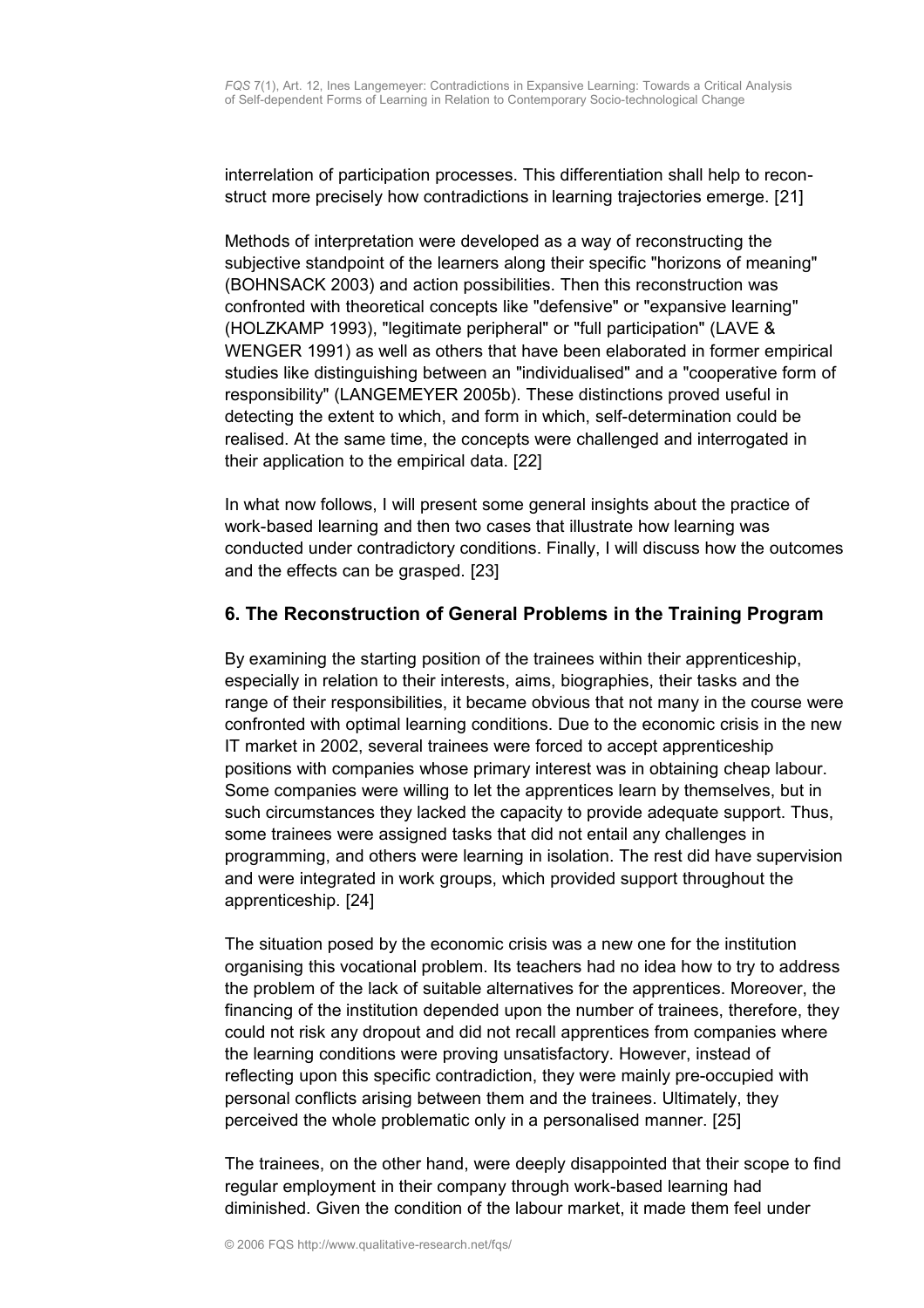pressure. They then hoped at least to achieve the best qualification possible in order to increase their prospects when applying for another job. They hoped that their teachers would compensate for the poor conditions of their work-based learning in their classroom learning, but such hopes were not met. During their courses (partially organised on an Internet platform), the teachers tried to foster self-dependent learning and collaboration among the trainees, but they did not know how to deal with resistance to this and with the competitive behaviour that split the group. Since they were not always in direct contact with the group, they could partially deny the seriousness of the conflicts. Instead of paying attention to the reasons why learners do not cooperate with others, and instead of dealing with their objections as learning difficulties, the teachers tended to blame the trainees for deficiencies in "social skills" and "learning competences". This aggravated the conflict between the teachers and the trainees so that confidence was eroded and possibilities for improving their relationship and building cooperation and mutual support were confounded. [26]

Several trainees were able to benefit from collaboration and support in forums, newsgroups, and mailing lists in the Internet. But this was undermined by the fact that they had to consider everything they had learned as company-owned "knowhow". Otherwise they would have been violating an unwritten rule that one must be loyal to the firm and its strategies to compete in the market. Thus, they had to deal with knowledge as a form of capital rather than a common good, and so refused to share their knowledge and their experience with others—even though this would have provided the only realistic possibility of finding and developing better solutions. [27]

In general, all of this brought about a contradictory dynamic in the pedagogical relationships. Given the precarious economic situation of the institution, the teachers ultimately began to see the trainees as the source of income generation rather than as participants in education or learners. The trainees on the other hand were frustrated that neither the scope to learn, nor the necessary support for learning, was sufficiently ensured. In previous courses, the fact that a majority of trainees had good prospects had helped to ensure the success of the training, but now less than 30% had such prospects. Due to all of these reasons, sustainable learning and development were severely limited and the program substantially failed to achieve its goals. The precise trajectory of such failure differed in each case. In what follows, to exemplify such differences in learning trajectories, two case studies are briefly discussed. [28]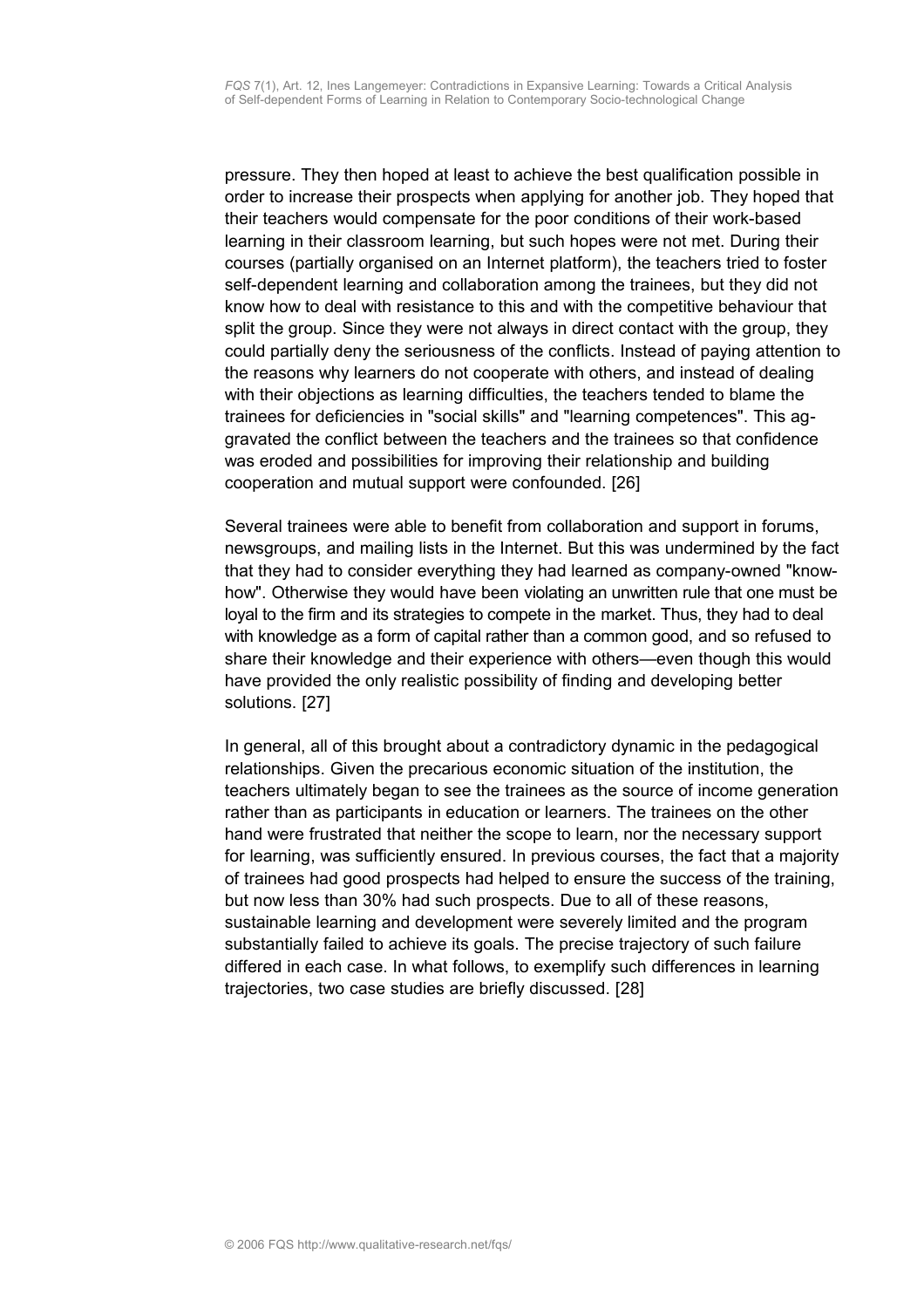# <span id="page-11-0"></span>**7. First Case Study**

Mr. Roger<sup>[1](#page-11-1)</sup> (27) undertook practical training in a department that programmes SAP-applications for the administration of a company that sells and leases copymachines. Although he was working in an office next to other programmers, his own tasks did not result from direct participation in the broader work process. Instead he received them from a supervisor. Therefore, his learning took place in a rather traditional form—one in which self-dependent activities were allowed only within certain limits. [29]

Very soon after beginning, he realised that his supervisor, who was primarily in charge of running the department, had too much work and too many responsibilities with giving instructions and checking the results of all those under his charge. The problems Mr. Roger got to work on were challenging and seemed to be conducive for learning SAP, however, from time to time he found himself waiting for further tasks. Because he felt uncertain about finding new tasks and solutions on his own initiative, he sometimes filled the time gaps by playing games on the computer. On one occasion the supervisor's own immediate superior observed this, and expressed his discontent to the supervisor. Mr. Roger then started to worry about his supervisor's view of him. He perceived the supervisor as being under the pressure from his own superior, and he believed that this would make the supervisor exert pressure on his supervisees. Indeed, he experienced a certain pressure himself. He reported that, at the outset, the supervisor wanted him to work quickly. But after a while, he was criticised for the quality of his work, and for failing to run enough tests on the programs. Accordingly, Mr. Roger was confronted with a conflict of aims: "Shall I hand in my solution as fast as I can so that I meet the supervisor's time expectations, or shall I scrutinise it carefully so that it is perfect before I show it to him?" In this difficult situation, he was also afraid to ask the other programmers in the office when he needed help, because he was afraid that his supervisor would see this him as "bothering them" or as "stealing their time". But the more he abstained from collaborating with others, the more he became dependent on his boss. In spite of stress and at the expense of a self-determined way of learning, he asked for more work in order to exceed the supervisor's expectations. Furthermore, he interpreted these contradictory demands as challenges to learn more. [30]

Yet this did not enhance Mr. Roger's prospects of employment with the company. The company management declared the SAP-department unprofitable and decided to close it, so that the only prospect for the apprentice turned out to be the project that would shut down the department—thereby terminating any possibility of longer-term employment with the company (since he was specialised in programming in SAP only). But ultimately, he was not even hired for this short-term project. [31]

*Interpretation*: The striking point of this learning trajectory is not only that learning activities were undertaken under the threat of unemployment, but that they were

<span id="page-11-1"></span><sup>1</sup> Names have been changed.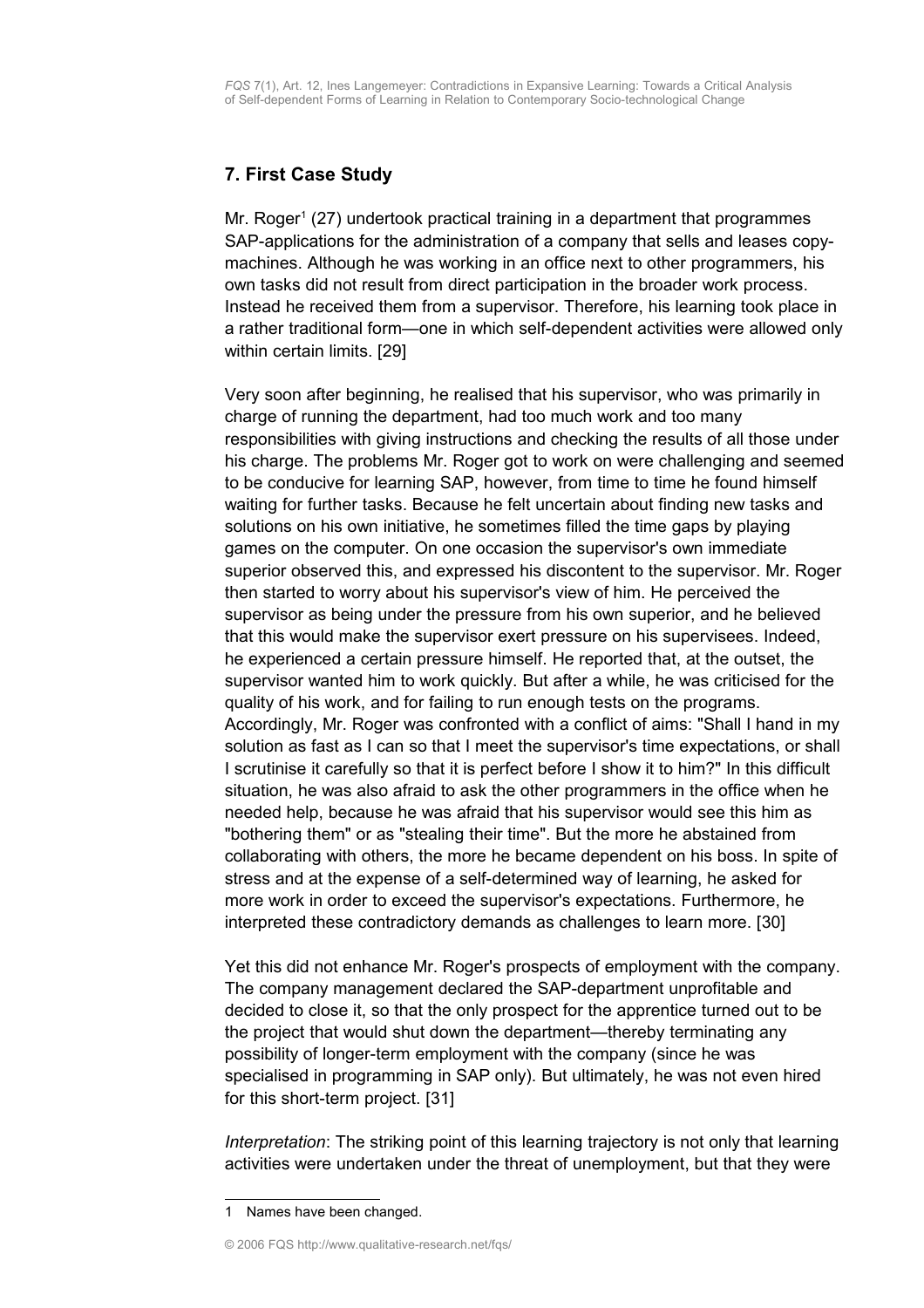confronted with a conflict of aims and contradictory perspectives. Thus, although he was motivated to work hard and responded with interest to the challenges of programming, the trainee learned in a defensive way. The term "defensive" in this context is not opposed to the adjective "expansive", but rather to "offensive". In this sense, one can say that expansive and defensive aspects of learning coincided in this trajectory, and to be more precise, they characterised this education process not alternately, one after another, but simultaneously: The adoption of a defensive position, established by the confrontation with contradictory aims, was a precondition for the possibility to learn—within certain limits—in an expansive way. [32]

The more general contradiction consists in the fact that work experience has become a paramount objective for the trainee's success in this firm as well as on the labour market, but within the prevailing conditions of work-based learning, forms of cooperation, exchange, and mutual support were limited. This reflects the subordination of pedagogical relationships to the prevailing power structures. These eventually narrow the scope for self-determination and development, for learning activities can only take place as long as they fit with the established work procedures, the pursuit of profit, and the dominant cultural forms at work. Thus, paradoxically, self-organisation was required of the trainee, while at the same time independent thinking and self-determined learning were discouraged. [33]

# <span id="page-12-0"></span>**8. Second Case Study**

According to LAVE and WENGER (1991) participation is only adequate for learning when it starts at the "periphery" and not in the "centre" of a community of practice. The trajectory of an apprenticeship should be characterised by a "legitimate peripheral participation" leading in a centripetal movement towards a full membership in the community. In the next case, however, things turned out to be almost the opposite of this ideal. [34]

Mrs. Brooke (40) got a position for practical training in a multimedia-agency. The agency was actually looking for a project manager because one of their managers was on maternity leave. Mrs. Brooke did not have any experience in programming, but hoped to improve her quality of life by becoming an ITspecialist. She reported that in her previous jobs she always worked with people in a call-centre for a magazine, for example. These (typically female) jobs were poorly paid, so she hoped for a better quality of work. Having been a single mother since she finished high-school (*Gymnasium*), she had never achieved any professional qualification. She did not expect any improvement in her situation without further education, and therefore decided to undertake the training program that I was to investigate. [35]

After the eight months of study, it was very hard for her to find a company that would employ her for a traineeship. Since many of her job applications were rejected, she compromised when she got the offer from the multimedia-agency, and accepted responsibility for managing a project (developing a CD-ROM for testing the hearing abilities of children) instead of getting involved in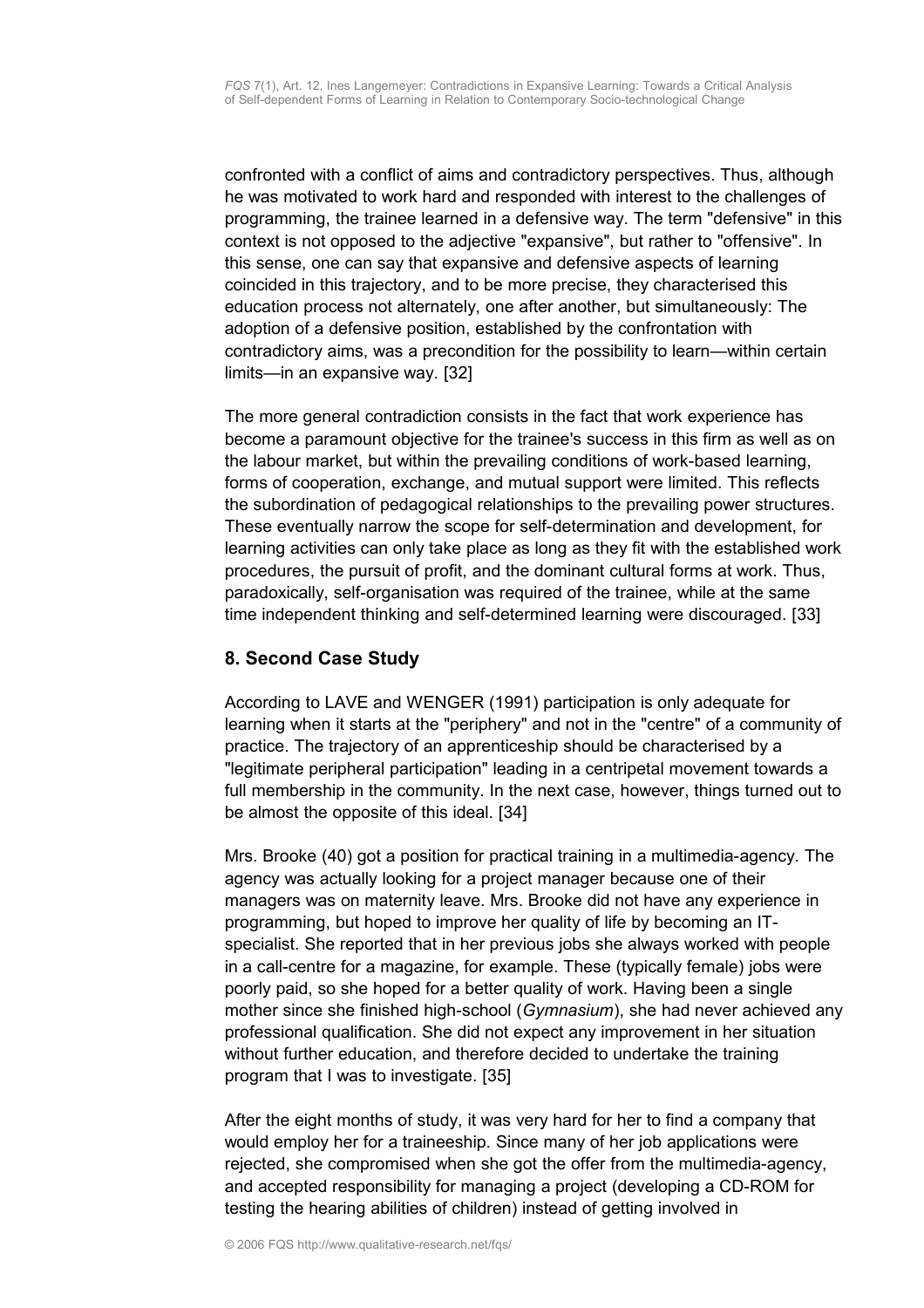programming tasks. She tried to cope with this situation by proving her commitment to the agency. Thus, she expected to enhance her prospects for employment and hoped to learn the technical and vocational skills along the way. Having accepted her teachers' suggestions made during class, that one would have the best chances for employment with "all-round"-competences, her approach seemed a sensible one. [36]

From an organisational point of view, Mrs. Brooke's position was higher than those of the programmers, but her level of expertise was insufficient to keep up with her team members. At the beginning, this arrangement did not seem too problematic. However, after 5 months of her traineeship, in the year 2002, the agency was affected by an economic depression. Struggles ensued between employees and managers/bosses, especially as the former were forced to waive one third of their salary in light of financial shortfalls. Suddenly, it became very difficult for Mrs. Brooke to manage her team and the project successfully. She discovered that one of the bosses had removed several members from her team and assigned them to other tasks without informing her in advance. In light of this conflict situation, she tried to concentrate on her own learning progress again, and worked on a programming project that would count towards her final exam. But, her colleagues (male) were no longer willing to support her in this. She sought a meeting with her boss to try to resolve the situation, but her approach was rejected and she was advised not to become "hysterical". Then she turned to one of the teachers (male) and gave an account of the difficulties, but again she felt that he wanted to suppress problems by telling her not to overreact. According to Mrs. Brooke's reports, the situation seemed to be overly determined by gender relations. Ultimately, her achievements remained on an elementary level, and proved insufficient to have a reasonable chance of obtaining a job in the IT-sector. [37]

Mrs. Brooke not only complained about this stalemate, but also blamed the teacher and the apparent lack of organisational capacity to respond to the problems she was facing in the traineeship. According to her, the teacher ignored and underestimated her problems. Thus, she became very pessimistic about any further possibility of improving her occupational prospects and concluded that "the (social) structures—within and outside of the body—were interlocked so that one could hardly intervene". For obvious reasons, her experience affected her existential orientation and outlook, because she "always had the feeling that (she) was playing a game that was not (hers), and that (she) would never be a part of"—including "the IT-world". [38]

*Interpretation:* At first sight, Mrs. Brooke's learning attitude could be characterised as defensive learning (in HOLZKAMP's sense), because she resisted the personal responsibility and expected her teachers to feel responsible for her education. However, the problem in her learning trajectory did not concern a lack of motivation due to resistance. Her motivation was in fact rather high since she longed for a fundamental change in her life, but in such a problematic context, she could not find a way to respond to this wish for occupational advancement in her working and learning activities. Therefore, the crucial point seems to be the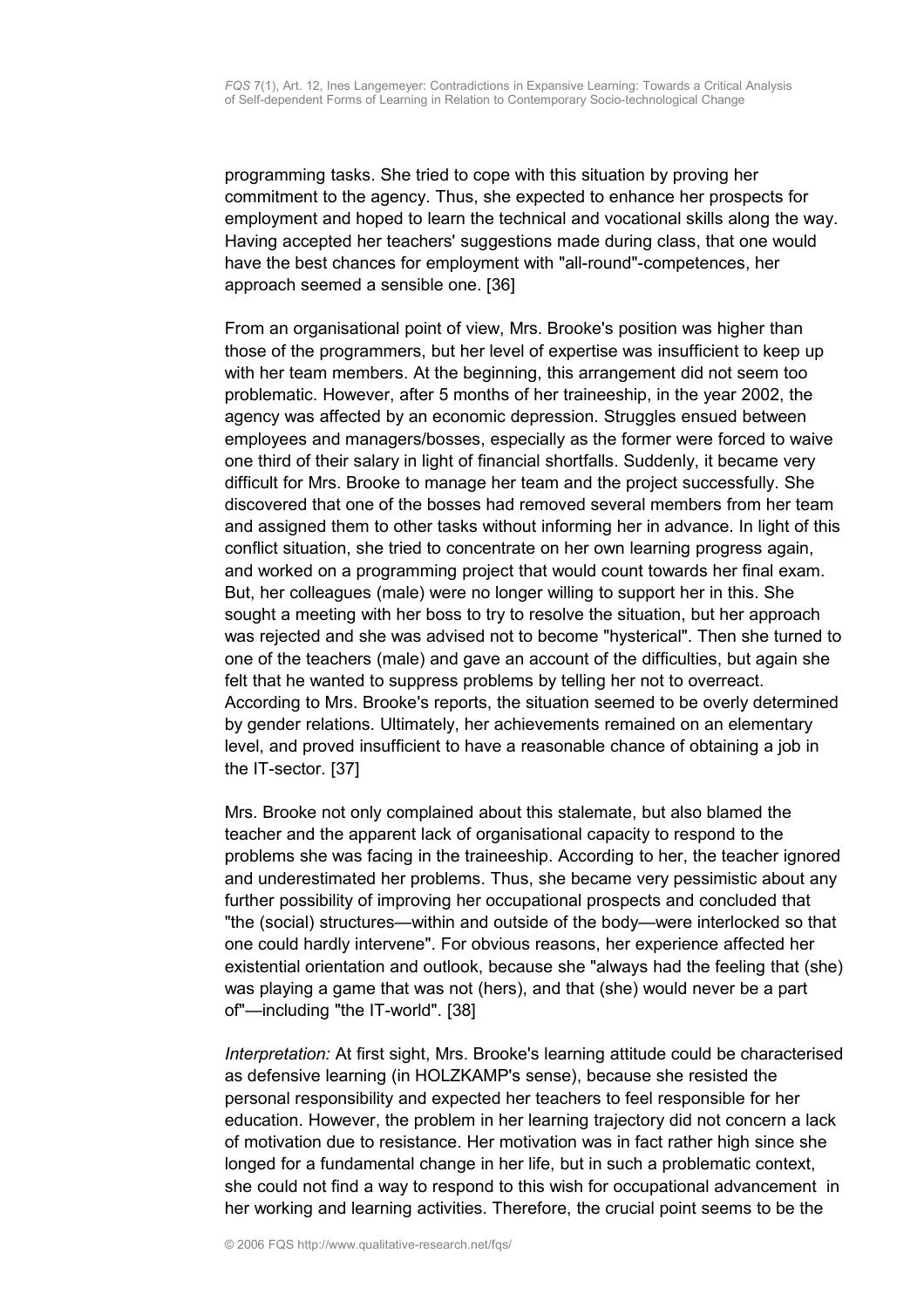loss of a reasonable and realistic objective on which to focus her motivated efforts. In other words, the fundamental problem lay in a divergence between the initial motive to learn and the goals that could bring about its fulfilment. This divergence was in place from the outset of the traineeship, when Mrs. Brooke had to accept the compromise position of being in charge of project management instead of actually doing programming, and this situation was then subsequently aggravated through the mode of participation that pushed her into a position where she was deprived of the necessary cooperative relationships to complete her work. [39]

In general, the contradiction in this case seems to lie in the following problematic. Cooperation at work has become increasingly necessary, therefore the relationship between managers and employees often assumes a rather friendly and cooperative form. But this cooperativeness primarily exists for the purpose of ensuring productivity at work. Therefore, the conflicts arising from the economic crisis could not be dealt with in what might otherwise have been considered a "fair" manner. In this situation, a contradiction arose between the form of subjectivity needed to provide the flexibility sought by employers, and the premises necessary for learning to actually bring about this flexibility in work processes. The trainee's struggle to gain the necessary competence as well as a flexible identity (adaptable to the demands of the IT-work) was radically undermined by the absence of the prerequisites essential for their achievement. Consequently, within the struggles of this community of practice, the attempt to negotiate meaningful aims, to find fruitful cooperation and participation, to discover useful methods of learning, and a new (professional) identity were thwarted. The articulation of problems shifted to matters of gender relation, thereby obscuring how power structures were (re)asserted. [40]

# <span id="page-14-0"></span>**9. Contradictions Revisited**

In light of these case studies, we may come to understand the issue of contradictions in learning processes in a better way. The crucial point of the contemporary societal contradictions is that they do not only appear as a dysfunction of an activity system, but also profoundly affect human relationships and societal praxis so that collective problem solving turns out to be an option that is seldom achieved. Because individuals often have to deal with the fact that they do not possess the capacity to resolve societal contradictions, they are forced to try "to find a way through", and ultimately to adopt forms of behaviour which are likely to obscure the fundamental problematic. [41]

Modes of participation and forms of cooperation and their impact on the learner's situatedness are then most decisive for the trajectory of self-dependent learning processes, and whether the learner's engagement can unfold in a selfdetermined manner through confronting contradictions or is canalised or thwarted by prevailing conflicts and constraints. Thus, resolving societal contradictions requires (inter-)subjective resources that must be generated by developing certain modes of participation and forms of cooperation. To take this inherent complexity of contemporary praxis into account, expansive learning needs to be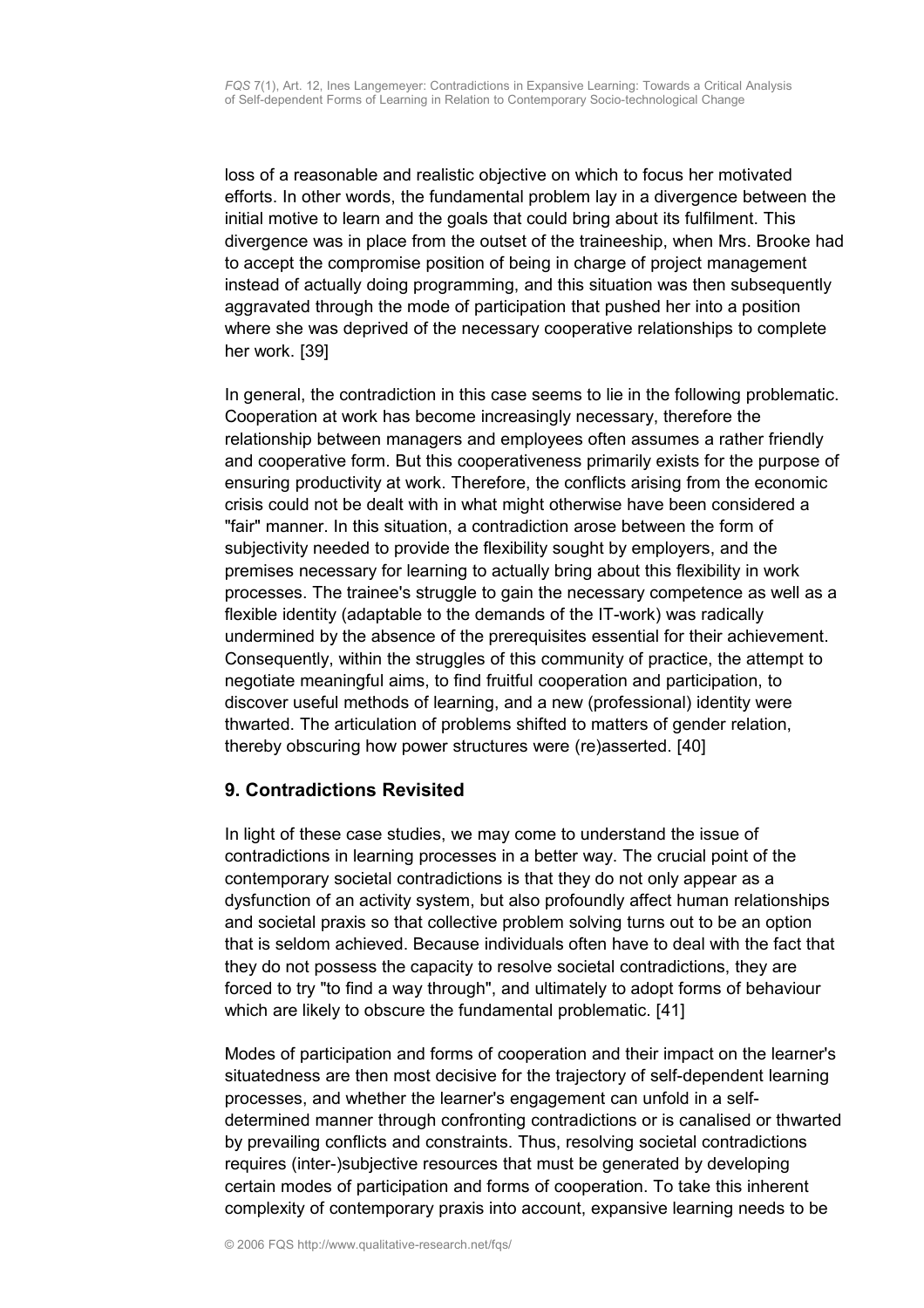conceived not only in terms of achieving an optimised activity system, but also in terms of extending action possibilities. Other aspects which need to be taken into account include the critical analysis of certain forms of practice, their contradictions, and how they might be changed by generating cooperative relationships. Consideration might also entail how teachers and learners can relate to self-dependent forms of learning through new alignments for mutual support, rather than in an individualised way. Of course, these aspects of expansive learning are not entirely neglected by ENGESTRÖM or HOLZKAMP, yet this question, of how one could excavate or generate those action possibilities that could help master the challenges of collective action in a contradictory situation, may not be sufficiently answered by underestimating either the subjective or the social premises for change. With the extended approach to expansive learning introduced here we may come closer to discovering the scope for self-determination. [42]

Accordingly, the analysis of contradictions or conflicts at work places has become a major concern of adult education—and with it the question of how participants become aware of the general societal structures currently undergoing sociotechnological change. For the arrangement of self-dependent forms of learning, especially for training-on-the-job or work-place learning, it would be necessary to monitor participation and cooperation, and to evaluate the assignments for learning and the support that is given, because these aspects heavily influence the course of learning trajectories. The critique of these interrelated aspects can help us to break free from obsolete, petrified, and futile forms of education. The alternative, yet, is not always the opposite of the established practice—a simple negation of its problematic. To find a "solution" often means confronting new contradictions. Thus, the process of change is likely to be contradictory itself. In order to understand the societal complexity of these conflicts and problems, we can turn to wisdom of Bertolt BRECHT: contradictions are ultimately our aspiration. [43]

## <span id="page-15-1"></span>**Acknowledgement**

I would like to thank Chik COLLINS for helping me to improve this article in language and style.

### <span id="page-15-0"></span>**References**

[Bohnsack, Ralf](http://www.qualitative-research.net/fqs/beirat/bohnsack-e.htm) (2003). *Rekonstruktive Sozialforschung. Einführung in die qualitativen Methoden* (5th edition). Opladen: UTB, Leske + Budrich.

Dreier, Ole (1999). Personal Trajectories of Participation Across Contexts of Social Practice. *Outlines*, *1*(1), 5-32.

Engeström, Yrjö (1987). *Learning by Expanding.* Available at: <http://lchc.ucsd.edu/MCA/Paper/Engestrom/expanding/toc.htm>[Date of Access: 11/7/2005].

Engeström, Yrjö (2001). Expansive Learning at Work: Toward an Activity Theoretical Reconceptualization. *Journal of Education and Work*, *14*(1), 133-156.

Engeström, Yrjö (2005). *Developmental Work Research. Expanding Activity Theory in Practice*. Berlin: Lehmanns.

Foucault, Michel (1977). *Discipline and Punish: the Birth of the Prison*. London: Allen Lane.